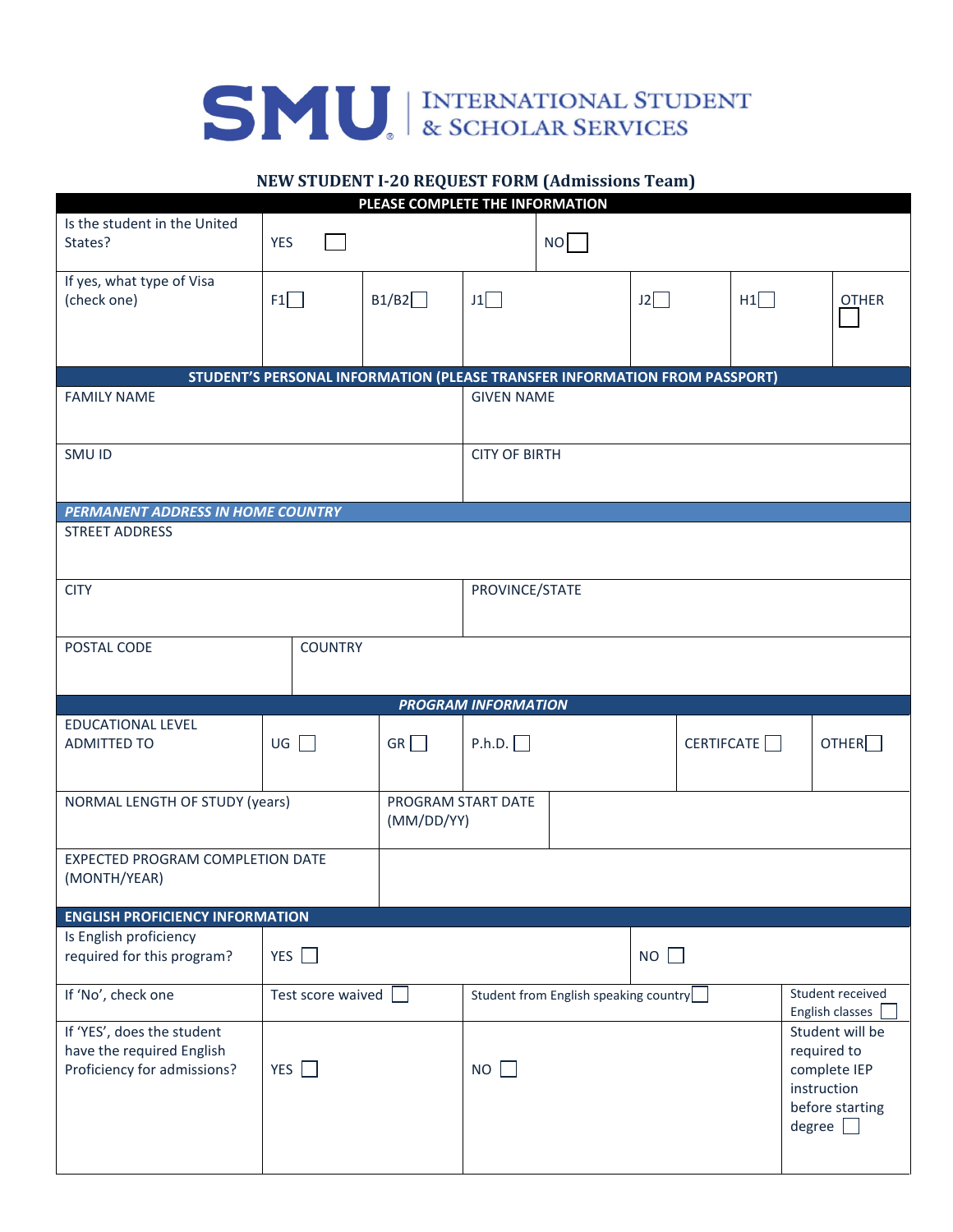| PROGRAM FINANCIAL INFORMATION (U.S. DOLLAR AMOUNTS)                                                   |                                |                          |               |               |               |        |                          |                 |  |
|-------------------------------------------------------------------------------------------------------|--------------------------------|--------------------------|---------------|---------------|---------------|--------|--------------------------|-----------------|--|
| if no amount, place \$0.00                                                                            |                                |                          |               |               |               |        |                          |                 |  |
| <b>STUDENT EXPENSES ARE</b><br><b>BASED ON</b>                                                        | 12 MONTHS                      |                          | 9 MONTHS      |               |               |        |                          | OTHER (SPECIFY) |  |
| <b>TUITION AND FEES</b>                                                                               |                                | \$                       |               |               |               |        |                          |                 |  |
| <b>STUDENT LIVING EXPENSES</b>                                                                        |                                | \$                       |               |               |               |        |                          |                 |  |
| LIVING EXPENSES FOR DEPENDENTS                                                                        |                                | \$                       |               |               |               |        |                          |                 |  |
| OTHER COSTS (Please specify)                                                                          |                                | \$                       |               |               |               |        |                          |                 |  |
| <b>INTERNATIONAL STUDENT FEE</b>                                                                      | \$200.00                       |                          |               |               |               |        |                          |                 |  |
| <b>TOTAL COST</b>                                                                                     |                                | \$                       |               |               |               |        |                          |                 |  |
| STUDENT'S MEANS OF FINANCIAL SUPPORT (U.S. DOLLAR AMOUNT)                                             |                                |                          |               |               |               |        |                          |                 |  |
| STUDENT'S PERSONAL FUNDS                                                                              |                                | \$                       |               |               |               |        |                          |                 |  |
| FUNDS FROM SMU:                                                                                       | \$<br>SCHOLARSHIP              |                          |               |               | ASSISTANTSHIP |        |                          |                 |  |
| FAMILY FUNDS FROM INSIDE U.S.A                                                                        | \$                             |                          |               |               |               |        |                          |                 |  |
| FAMILY FUNDS FROM OUTSIDE U.S.A.                                                                      | \$                             |                          |               |               |               |        |                          |                 |  |
| OTHER FUNDS FROM INSIDE U.S.A.                                                                        |                                | \$                       |               | <b>SOURCE</b> |               |        |                          |                 |  |
| OTHER FUNDS FROM OUTSIDE U.S.A.                                                                       |                                | \$                       |               | <b>SOURCE</b> |               |        |                          |                 |  |
| DEPENDENT INFORMATION (applies ONLY to spouse or child under the age of 21) if no dependents, proceed |                                | to shipping information. |               |               |               |        |                          |                 |  |
| Dept #1 DOES YOUR STUDENT NEED AN I20 FOR                                                             |                                | <b>SMU ID</b>            |               |               |               |        |                          |                 |  |
| A SPOUSE? YES NO                                                                                      |                                |                          |               |               |               |        |                          |                 |  |
| <b>FAMILY NAME</b>                                                                                    |                                | <b>GIVEN NAME</b>        |               |               |               |        |                          |                 |  |
| DATE OF BIRTH<br>(MM/DD/YYYY)                                                                         | <b>CITY OF</b><br><b>BIRTH</b> |                          | GENDER        |               | MALE          | FEMALE |                          | <b>OTHER</b>    |  |
| <b>ATTACHMENTS</b>                                                                                    |                                | PASSPORT                 |               |               |               |        | MARRIAGE CERTIFICATE     |                 |  |
| Dept #2 DOES YOUR STUDENT NEED AN I20 FOR<br>A CHILD? YES<br><b>NO</b>                                |                                | <b>SMU ID</b>            |               |               |               |        |                          |                 |  |
| <b>FAMILY NAME</b>                                                                                    |                                | <b>GIVEN NAME</b>        |               |               |               |        |                          |                 |  |
| DATE OF BIRTH<br>(MM/DD/YYYY)                                                                         | <b>CITY OF</b><br><b>BIRTH</b> |                          | <b>GENDER</b> |               | MALE          | FEMALE |                          | <b>OTHER</b>    |  |
| ATTACHMENTS:                                                                                          |                                | PASSPORT                 |               |               |               |        | <b>BIRTH CERTIFICATE</b> |                 |  |
| Dept #3 DOES YOUR STUDENT NEED AN I20 FOR<br>CHILD #2? YES<br><b>NO</b>                               |                                | <b>SMU ID</b>            |               |               |               |        |                          |                 |  |
| <b>FAMILY NAME</b>                                                                                    |                                | <b>GIVEN NAME</b>        |               |               |               |        |                          |                 |  |
| DATE OF BIRTH<br>MM/DD/YYYY                                                                           | <b>CITY OF</b><br><b>BIRTH</b> |                          | GENDER        |               | MALE          | FEMALE |                          | <b>OTHER</b>    |  |
| ATTACHMENT                                                                                            |                                | PASSPORT                 |               |               |               |        | <b>BIRTH CERTIFICATE</b> |                 |  |